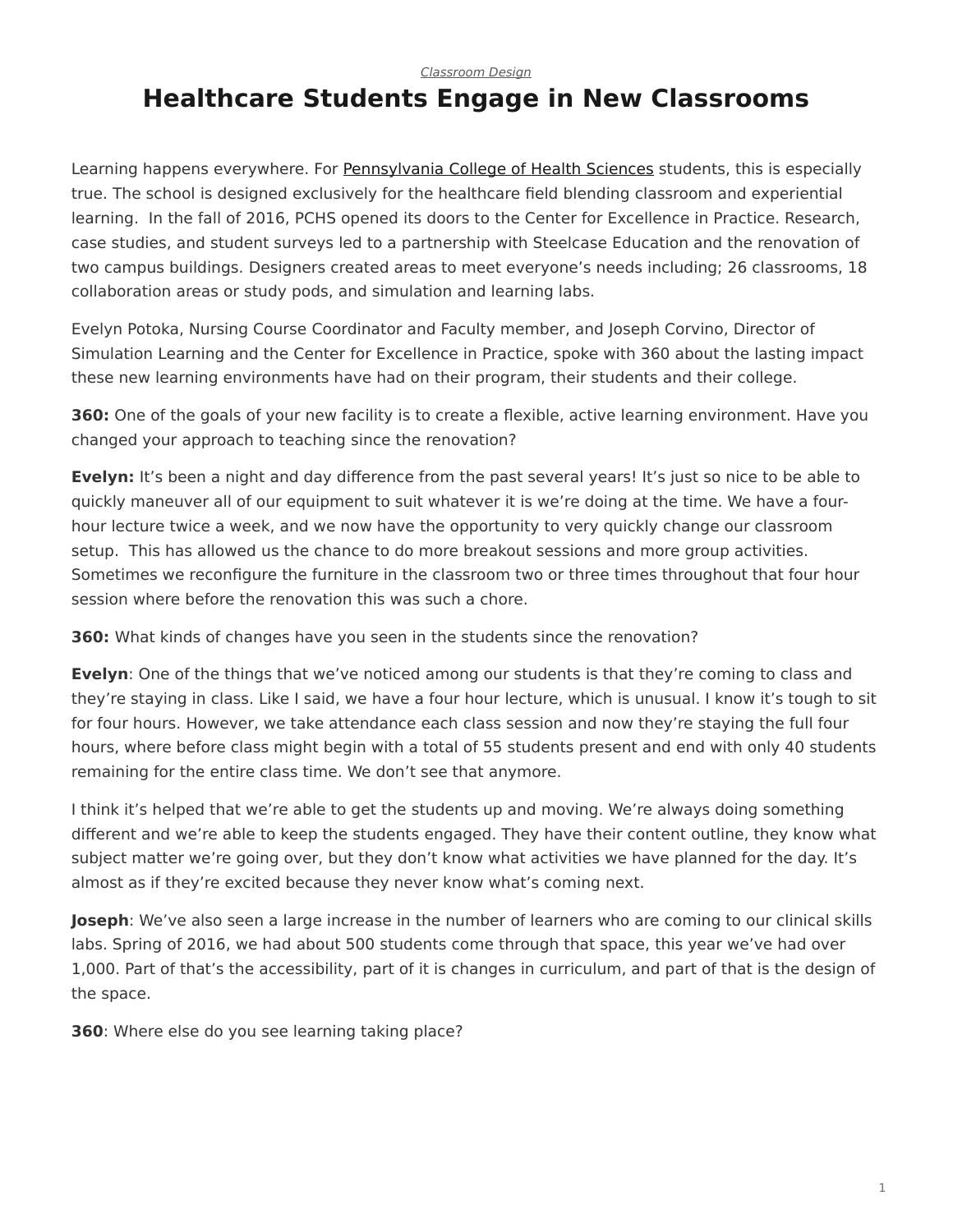**Joseph**: We see it in the collaborative spaces.. It's rare that you see less than two students in one of those. They're writing all over the whiteboard walls, and on the glass which leads me to believe that they're having conversations, studying together, and talking about what they're writing. They're scaffolding their learning by getting it in the classroom then talking about it afterwards, maybe applying it in clinical or in our lab spaces. It's pretty much essential for learning to happen anywhere.

**360**: It sounds like your space meets your needs now, but can you see it adapting to future demands?

**Joseph**: Most, if not all, of the areas were designed to be flexible in a way that things can be changed on a day-to-day basis or a yearly basis. If we have a space designed to have a specific function, it can evolve based on changing needs of the program. One of the ways we did this was working with Steelcase to install modular furniture and cabinetry so it can be easily reconfigured.

**360**: Have you seen any difference in the overall dynamic on campus since the renovation?

**Evelyn**: The students really enjoy being here on campus, where before that was not the case. We saw the students here when class was in session. Our study pods are always full now. They come. They stay. They linger. Sometimes, we can't get rid of them. That's a good problem to have.

This week was finals week, and I had a student come up to me and say, "I can't find a study room, they're all full." I'm thinking, "What a terrible problem to have." Honestly, they love writing all over the walls in those study rooms. The rooms equipped with technology are used as well. We can see students put things up on the screen and work through different applications we've provided them with. There's so much collaboration and peer learning that you're seeing among students, where we definitely did not notice that before.

**360**: Like most new things, day one in your new space was probably pretty exciting. Has that feeling lasted?

**Evelyn**: Oh my gosh. Every day is an adventure to come to work. It's just so exciting!

**Joseph**: It sure is. I've been here 11 years and I've felt that throughout. Before we had this space I felt we had a great group of colleagues who share a common purpose, a mission, to educate future health care providers. I felt like we did awesome things as an institution in our previous less than inviting environment. We're now empowered to take calculated risks, to be creative, and to come up with new and different ways to do things. Now, when I come to work here, it is like what Evelyn said. You don't know what the adventure is that you're going to get into.